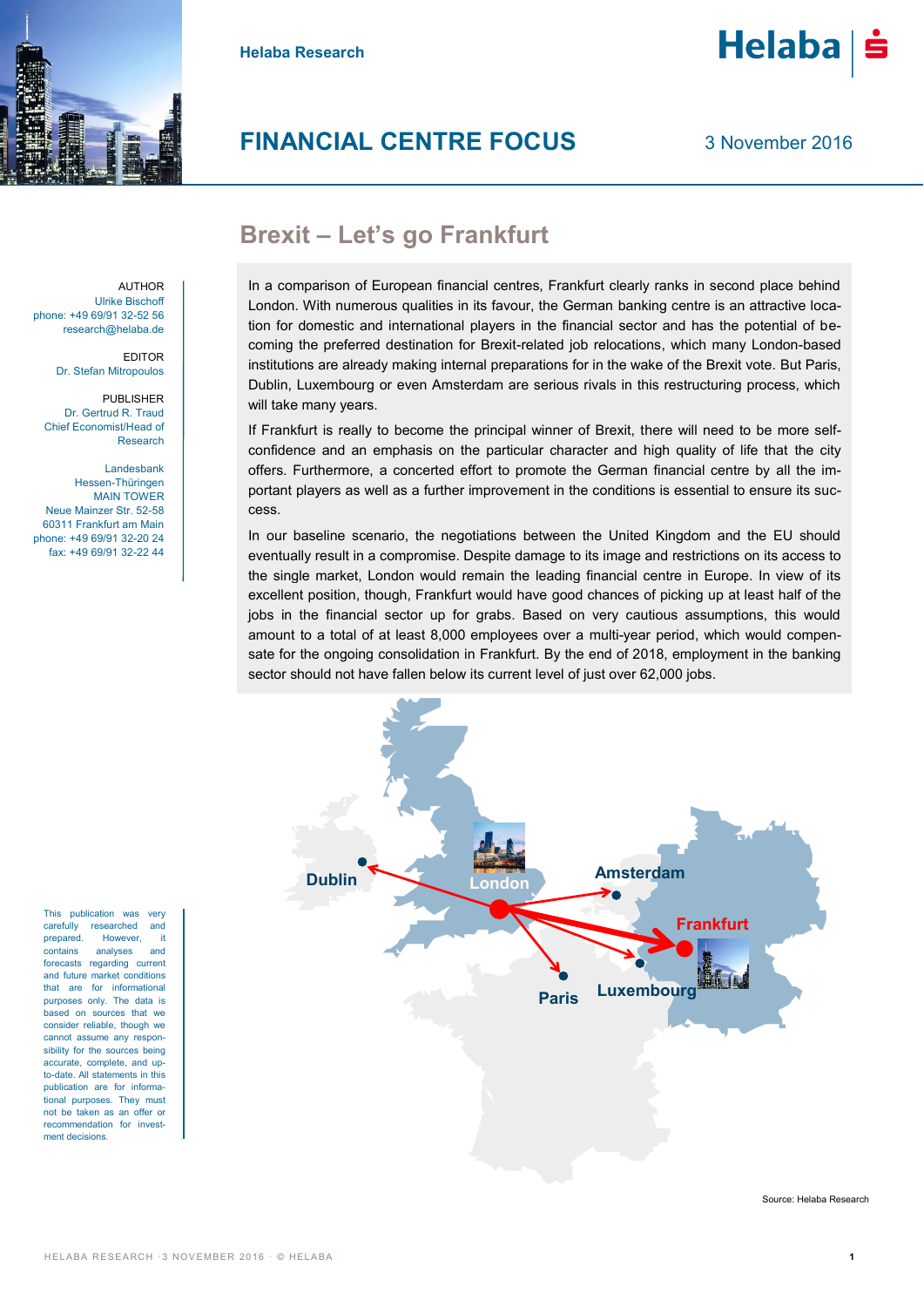#### **Status quo in the financial centre of Frankfurt…**

Numerous international players in financial centre

The German financial centre is extremely attractive to international players. Numerous banks from a variety of countries maintain a presence here. Over the last ten years, an increasing number of foreign credit institutions have opened offices in Frankfurt. By the middle of 2016, for instance, around 160 foreign banks were operating from Frankfurt, accounting for 80 % of all banks with a head office located here. In addition, there were several representative offices. Furthermore, the community in the German financial centre is complemented by a myriad of other financial service providers from Germany and abroad, which ensures bustling activity in the city.

## Moderate staffing adjustments in Frankfurt Wave movement in Frankfurt's banking employment Number of employees in the city





Frankfurt employs a total of around 74,700 people in its financial services industry, with the banking sector – the pulsating heart of this industry – accounting for 62,300 of these jobs (as of spring 2016). In a Europe-wide comparison, the German financial centre boasts a very solid employment trend. Since the outbreak of the financial market crisis in 2008, there have been waves of adjustments to staffing levels in the city's banks. The small number of cutbacks until the middle of 2010 were followed by a period of extensive recruitment before rebounding again in the first half of 2013, albeit once again only temporarily. Extrapolated from a one-off statistical effect at the beginning of 2014, employment in Frankfurt's banking sector then remained stable before a tendency towards consolidation developed.

So much for the sound performance of the German banking centre – but how does the location measure up for financial players willing to make the switch from London? Frankfurt is tactfully signalling its interest in potential newcomers and is promoting its qualities in various ways: Immediately after the Brexit vote at the end of June, a homepage was specially launched for this purpose about Frankfurt as a location [\(https://welcometofrm.com/\)](https://welcometofrm.com/). The inward investment agency FrankfurtRhein-Main GmbH, which co-ordinates marketing activities for the local financial centre, recently opened an office on the Thames. The Hessian Ministry of Economics, Energy, Transport and Regional Development as well as Frankfurt Main Finance e.V. and Hessen Trade & Invest GmbH are also involved in promoting the region of Frankfurt. In August, the Hessian Minister of Economics, travelled to London with a wide-ranging delegation made up of various different representatives from the financial centre in order to enter into a dialogue with banks there. The Mayor of Frankfurt followed up on this marketing drive with a roadshow also consisting of high-ranking VIPs, whose primary focus was on companies from outside the financial sector.

### **…and in London**

Frankfurt in dialogue with companies in London

In terms of staff numbers, the City of London is undoubtedly the largest financial centre in Europe, albeit various definitions of sectors and geographic delineations exist that must be taken into account. In 2015, the financial services industry in London employed approximately 400,000 people (including an estimated 144,000 in the banking sector). In contrast, there were 147,000 employees in the Parisian and almost 75,000 in Frankfurt's financial sector. These were followed, much further behind, by other continental European locations. In Luxembourg and Amsterdam, the financial sector employed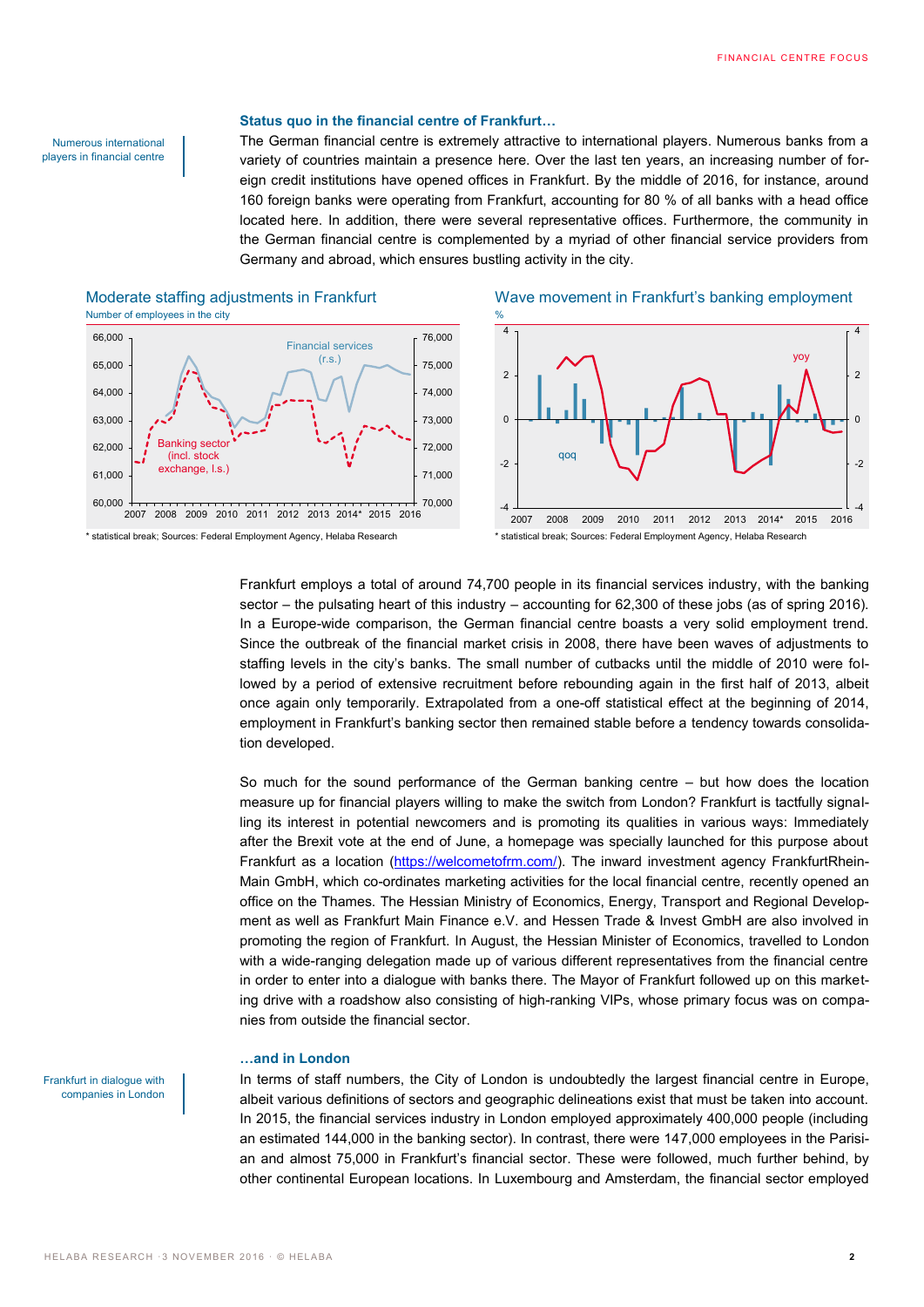around 45,000 and 44,000 people, respectively, with about 23,000 in Dublin. These differences in scale alone underline the fact that even moderate job losses in London would provide the smaller financial centres with an impressive boost to their employment figures in percentage terms.

Banks in London have changed their communication policy: In the run-up to the referendum, many institutions had threatened to withdraw staff from London in case of a vote for Brexit. Frankfurt or Dublin were usually mentioned as potential destinations in this context, which has been confirmed by various surveys. In the meantime, although many banks have doubtlessly firmed up their relocation plans, very little information about them has made it into the public domain. Despite internal discussions exploring options of alternative financial centres, the vast majority of London-based banks currently maintain a wait-and-see stance.





London has by far the biggest financial sector London-based banks exploring job relocations





The main factor determining the real extent of job relocations will be the degree to which banks will be able to conduct their European business operations from London in future. Up to now, many non-British banks with offices in London have operated using so-called passporting rights within the area of the European single market. According to British financial supervisory authorities, there are around 5,500 institutions registered in the United Kingdom that take advantage of a total of more than 336,000 passporting rules for their different activities in the individual member states. However, it is likely that unrestricted access by the British to the EU single market, and consequently the privileges associated with EU passporting rights, will be lost due to Brexit. What would an outline of the time span and results of negotiations between the United Kingdom and the EU look like?

Compromise solution for Brexit expected in spring 2019

Global investment banks may begin relocating jobs soon If the British trigger Article 50 (of the Treaty on European Union) by the end of March 2017, the full two-year period for the negotiations laid out in the EU treaty will probably be used. Therefore, no de facto Brexit can be expected before the spring of 2019. Ultimately, it will probably end up in a compromise agreement, in which the political and economic fallout will be limited and the financial centre of London, in spite of some restrictions in terms of access to the EU single market, will retain its leading role in Europe (Helaba forecast: 60 % probability). In a conflict scenario (30 %), the British financial centre would sustain considerable damage because cross-border traffic, especially as far as financial services are concerned, would be severely impeded by new regulations. The least probable, albeit not inconceivable scenario of cherry picking would involve the British negotiating significant advantages for themselves in a "divorce settlement" to the detriment of the EU (10 %). Until the negotiations are completed, the United Kingdom will remain in the EU and regulatory uncertainty will continue.

However, London's banks cannot wait that long and want to fully and seamlessly continue their activities. In order to receive EU passporting rights in another member state, such as Germany, a firm has to allow for a period of at least one year from submitting the documentation to the regulatory authority to receiving official approval. Thus, the relocation of offices to or their expansion in other financial centres could take place during the two-year transition period, including any regulatory procedures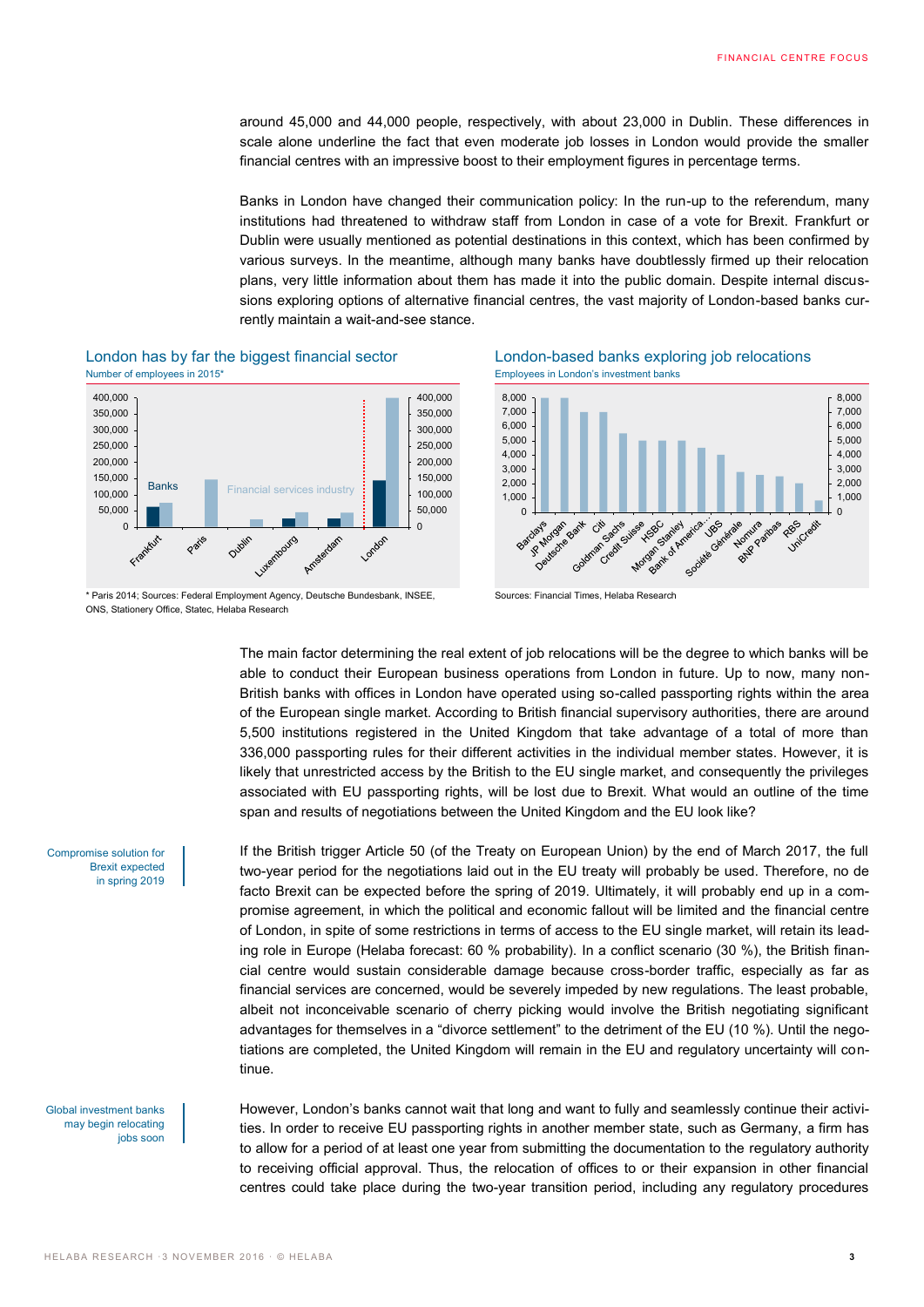that may be necessary for this. Accordingly, in the foreseeable future, many institutions will probably look for a second location in addition to London, push ahead with their relocation plans and transfer individual business units. In the first instance, this primarily concerns global investment banks, while it is likely that most smaller institutions will not follow suit until a later date. Many a player in the financial centre is even already considering setting up their European headquarters on the continent.

Overall, we are talking about a process of reorganisation at the institutions concerned and in the entire community of financial centres that will take many years. In this regard, not only do regulatory requirements have to be fulfilled but there will also be challenges to be met, for example in the areas of compliance and data protection or with securities and payment systems. However, after an initial withdrawal of activities from London, there may be a certain shift back to the largest financial centre in the medium to long term. This is because the United Kingdom will make an effort, through deregulation, to optimise the attractiveness of its own financial sector location and boost its appeal again. Although London will remain the most significant European financial centre in this whole Brexitinduced process, its image will suffer either way.

## **Opportunities for European financial sector locations thanks to Brexit**

Frankfurt is the foremost financial centre in Continental Europe and has fared well in these difficult times for the financial sector. Our anniversary study, which was published shortly before the Brexit vote, demonstrates the relative significance of the three large financial centres of Europe: London before Frankfurt, Frankfurt before Paris.<sup>1</sup> In this wide-ranging comparative financial centre analysis, the focus was on five core criteria that we considered indispensable for a location to position itself successfully in the competitive international environment (cf. chart below). In a ten-year comparison, it is clear that the German financial centre has made progress in numerous respects and, in particular, has gained a significant amount of ground on Paris.

#### **Anniversary study 2016: Location assessment of three largest financial centres in Europe**

|                                 | <b>Frankfurt</b>        |                                                  | <b>Paris</b>            |                    | London             |                    |
|---------------------------------|-------------------------|--------------------------------------------------|-------------------------|--------------------|--------------------|--------------------|
|                                 | 2006                    | 2016                                             | 2006                    | 2016               | 2006               | 2016               |
|                                 |                         |                                                  |                         |                    |                    |                    |
| <b>Banks</b>                    | $\mathbf \Xi$           | $\bm{\bm{\Xi}}$                                  | $\mathbf{\mathfrak{S}}$ | $\boldsymbol{\Xi}$ | $\bm{\mathcal{C}}$ | $\boldsymbol{\Xi}$ |
| Stock exchanges                 | $\mathbf{\mathfrak{S}}$ | $\bm \odot$                                      | $\mathbf{\mathfrak{C}}$ | ⊕                  | $\odot$            | $\bm{\odot}$       |
| Fin. sector teaching & research | అ                       | $\bm{\odot}$                                     | $\odot$                 | $\bm{\odot}$       | $\odot$            | $\bm{\odot}$       |
| Trends in the financial sector  | $\bm{\mathop{\odot}}$   | ⊕                                                | $\widehat{\mathbb{E}}$  | ශ                  | $\odot$            | $\bm{\odot}$       |
| Location-specific qualities     | $\mathbf{C}$            | $\mathbf{\mathbf{\mathbf{\mathbf{\mathbb{C}}}}}$ | $\rm \Omega$            | $\boldsymbol{\Xi}$ | $\bf \odot$        | ഇ                  |

 $@$  indicates that the financial centre is well positioned in terms of its international competitiveness;  $@$  points to deficits;  $@$  represents a midrange position. Source: Helaba Research

With its excellent position in the framework of financial centres, Frankfurt enjoys a strong appeal among players both from Germany and abroad. In the current debate over an exodus from the City of London, the following assets that Frankfurt possesses are of particular benefit: The stability and strength of the German economy, the headquarters of the ECB in its dual function, a transportation hub with a good level of infrastructure, relatively low office rents as well as a high quality of life and a diverse range of leisure activities in the city and its green surroundings.

Frankfurt scores points with certain qualities for banks willing to relocate

 $\overline{a}$ 

Frankfurt the clear number 2 in Europe behind London

<sup>&</sup>lt;sup>1</sup> cf. Helaba Research (June 2016): "*[Financial Centre of Frankfurt: Making further Headway](https://www.helaba.com/com/helaba/markets-and-trends/research/financial-center)*".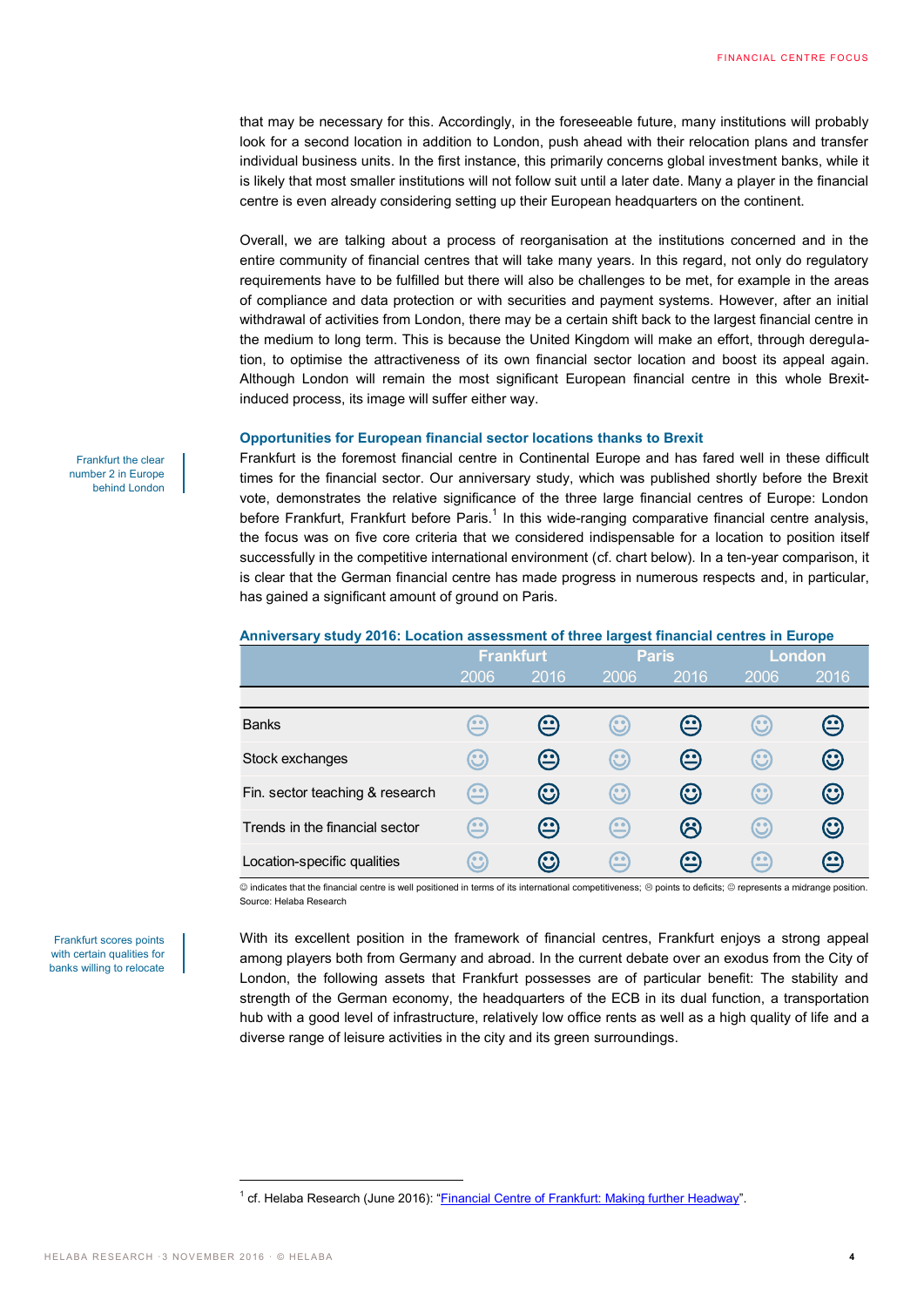The fact that office space in Frankfurt is cheaper and easier to find than in London or Paris is obvious and undisputed among London's bankers. In terms of quality of living, however, the German financial centre is far better than its reputation would suggest, which should be apparent to anyone who is open to Frankfurt and is also verified by two recent studies. In comparisons of the most liveable cities by both the global recruitment consultant Mercer and the British Economist Intelligence Unit (EIU), Frankfurt ranks considerably ahead of its financial centre rivals. In these quality of living assessments, London ranks a long way behind Frankfurt.

## Frankfurt attracts companies with affordable office space Average office rents in good locations, €/m<sup>2</sup> Ranking of liveable cities



#### Frankfurt has different character to London – attractive in another way

Unbeatable high quality of living in Frankfurt





On top of that, Frankfurt, which is considered to be a staid city, simply has a different character to that of the hip City of London and is primarily of interest to a different target group of bankers. While London attracts many young professionals with its pulsating nightlife, Frankfurt has more to offer those looking to shift down a gear from life in the fast lane to settled family life and who have extensive experience to show for, which is a factor that should not be underestimated in the aftermath of the financial crisis. In this respect, the numerous bars, restaurants, discos and the broad range of cultural activities Frankfurt has to offer are more than sufficient. Furthermore, over the years Frankfurt has been radically transformed and offers a number of trendy scene locations. Its broad range of venues includes the renowned English Theatre, the largest of its kind in Continental Europe, located directly in the banking district. After all, English is meanwhile very widely spoken in Frankfurt. Incidentally, childcare and children's education, which is more affordable than in London, is a considerable factor in Frankfurt's attractiveness. There are more and more international kindergartens and schools in the region. Last but not least, in general the cost of living is relatively low.

What outsiders often ridicule as provincialism turns out to be a clear advantage in the local community: In this compact city with an outstanding transport network, the daily commute to the office is still manageable, even for commuters from outlying regions. Office workers can enjoy countless quick and uncomplicated lunch meetings on or near the "Fressgass", a cobblestoned pedestrian area known for its cafés and restaurants, so that the proximity of the various players to each other in the financial centre is a significant factor contributing to their business success.

Frankfurt already capital of European supervisory mechanism Moreover, Frankfurt is the preordained location for the cross-border EBA (European Banking Authority), which can no longer stay in London after Brexit. Substantial efficiency gains could be generated by concentrating the European supervisory system in a central location such as Frankfurt. In this way, the German financial centre, which is already the location of several supervisory bodies, would be strengthened as the capital of the European supervisory mechanism.<sup>2</sup> Furthermore, Frankfurt has potential in terms of the megatrend of digitalisation. The technology centre near the banking district that is soon to open its doors as well as increasingly lively activity in Frankfurt's innovative fintech scene show that things are going in the right direction.

 $\overline{a}$ 

<sup>&</sup>lt;sup>2</sup> cf. Helaba Research: "<u>[Frankfurt: Hub of Finance and Supervision](https://www.helaba.com/com/helaba/markets-and-trends/research/financial-center/previous-publications)</u>" (March 2014).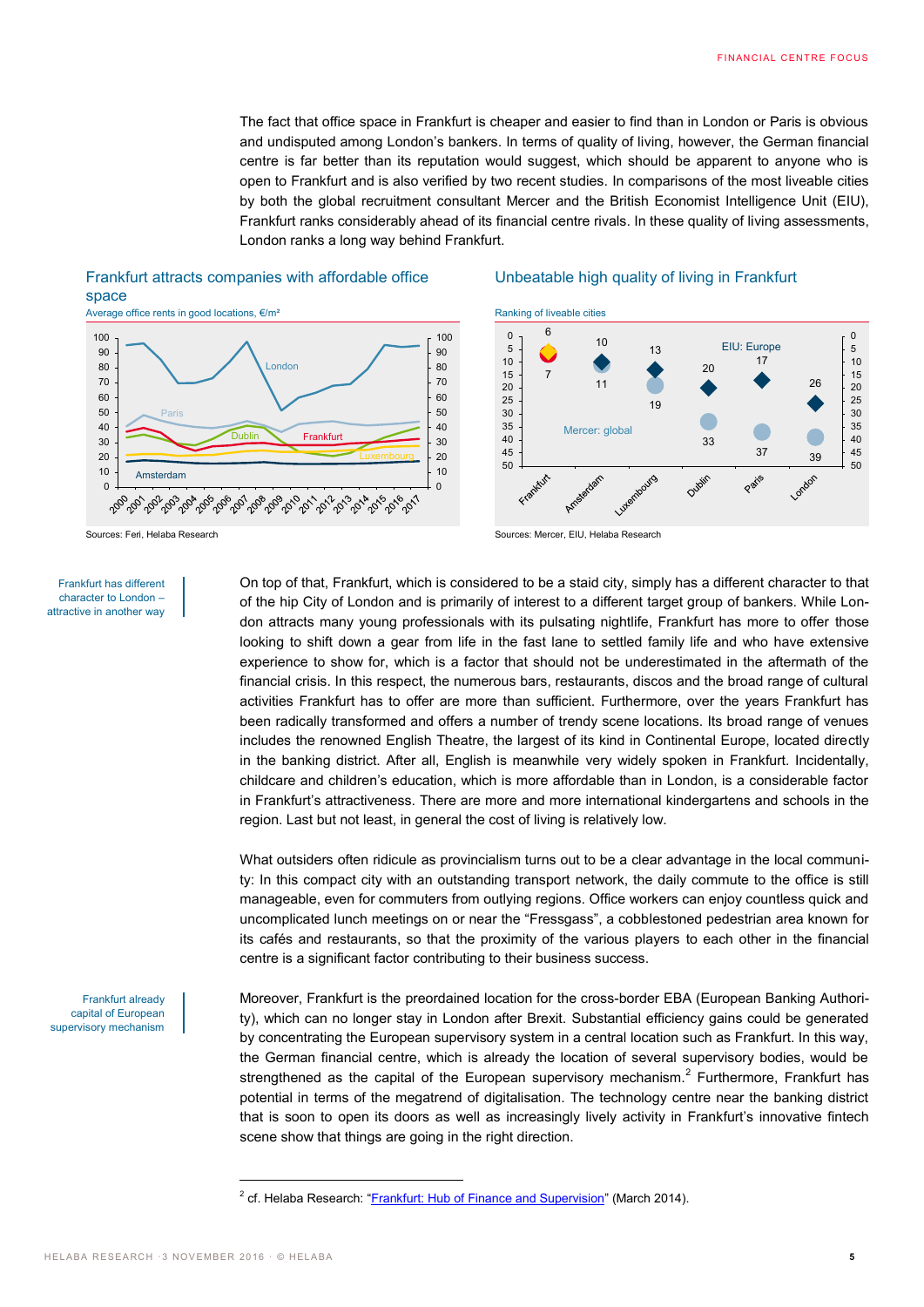#### Competition among financial centres for London's banks

All of this is pointing to Frankfurt becoming the principal beneficiary of Brexit. However, despite its many qualities as a location, it is not a foregone conclusion. After all, it has many competitors that have to be taken seriously and that are also hoping for an influx of workers from London. Paris, Dublin and Luxembourg or also Amsterdam are the cities that principally come to mind in this respect. Similarly, low-income locations in Eastern Europe, such as Warsaw or less significant financial centres in Europe, could get a slice of the cake – albeit a much smaller one (e.g. Madrid or Milan). In addition, individual institutions may even relocate activities to other continents in the scope of their group strategies, such as to global financial centres, for instance New York or Hong Kong. Thus, there seems to be an endless list of potential winners from Brexit. But the focus is clear: Apart from Frankfurt, what makes Paris, Dublin, Luxembourg or Amsterdam attractive for London's banks?

Paris is the third most important financial centre in Europe, behind London and Frankfurt, and simultaneously a global city with many cultural attractions. The other three locations at the focus of attention are considerably smaller but have their own specific advantages. Dublin, culturally close to London, scores points with its language bonus and low taxes. Luxembourg styles itself as a centre for investment funds with many EU organisations and Amsterdam as a traditional, cosmopolitan mercantile city, although both can offer tax incentives as well. According to a ranking by the World Bank, the burden of taxation in Ireland is lower than in the United Kingdom, followed by Luxembourg and the Netherlands. They are followed, much lower down, by Germany and finally France.





Sources: World Bank, Helaba Research

Factors such as these form part of the selection process of London's financial institutions, so that it is important for a financial centre to carry out a targeted marketing campaign to stress these qualities. At the end of the day, though, what will be decisive will be compatibility with the institutions' respective business strategies and previous, specific branch structures. On top of that, if many banks relocate a significant number of jobs at a similar point in time to the same financial centre, a certain "pull" effect may result. In this case, Frankfurt would be the first place to come under consideration as the clear number 2 behind London in the framework of European financial centres.

## **Recommendations for action for the German financial centre**

Compared to its rivals in Europe, the German financial centre is well positioned. With the exit of the United Kingdom from the EU, Frankfurt has a real chance of achieving an even better position and, at the same time, of reducing the gap between itself and London. For Frankfurt to really become the principal winner from the process that has been triggered by Brexit, it will need to emphatically demonstrate more self-confidence. The facts that militate in favour of Frankfurt will not have the desired outcome by themselves if they are not shifted into the focus of international attention and if financial players in London do not permanently become aware of them. If Frankfurt's financial centre region does not assertively promote itself, nobody will. Modesty is not what is called for in the increasingly tough competition between locations. At the same time, a co-operative tone should be maintained, which could already be heard during trips by delegations in the late summer. With its head held high, Frankfurt must finally shake off its image as a boring provincial town, which it is still unfairly

Self-confidence and an emphasis on high quality of living are important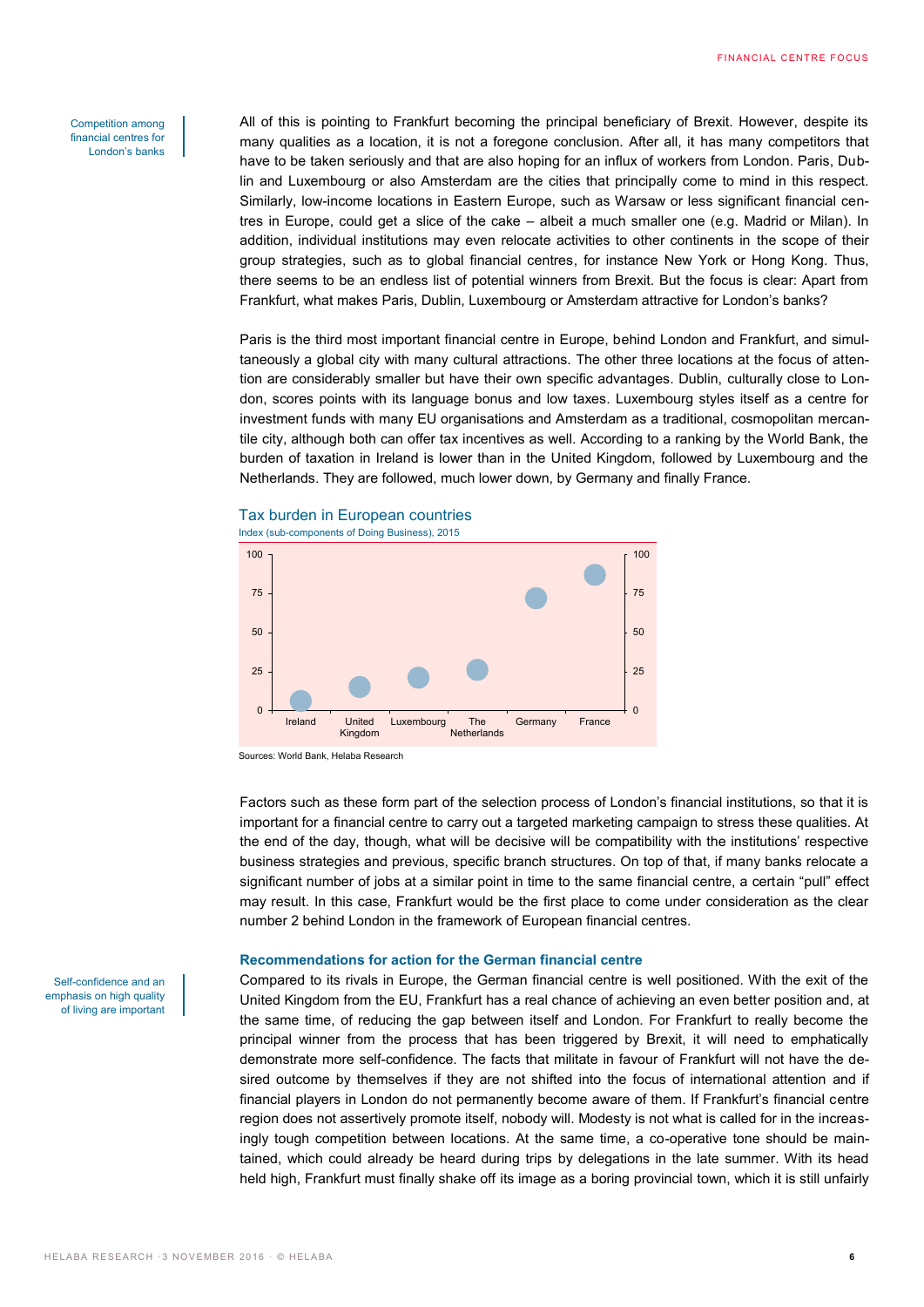saddled with. After all, Frankfurt has a lot to offer that makes it attractive, especially in the financial sector. In today's context, emphasising the different character of Frankfurt in combination with its high quality of life compared to London (cf. page 5) would be particularly conducive to a successful marketing strategy for the city as a location for financial services.

Furthermore, a concerted effort to promote the German financial centre by all the important stakeholders is important for the German financial centre. Ultimately, a strong financial centre in Frankfurt is not just a local issue. In this respect, the German federal government should be a powerful advocate for the interests of the only German financial centre of any relevance, in addition to representatives of the city, the state government, locally-based financial institutions and marketing organisations. It would make sense to bundle the various forces in order to present a focussed, united front when going to the outside world and, in particular, to London. It would be especially desirable if there was a clear and consistent position on central issues regarding the location.

Otherwise, Frankfurt will not be a serious option for institutions such as the EBA or for the headquarters of a potential Anglo-German stock exchange. This, despite the fact that it is the predestined location in both cases, because Frankfurt already serves as the European capital of regulation and supervision and the European "super exchange" – in terms of market capitalisation of the two companies to be merged – should naturally be located here. Decisive support from all levels of politics would send out a strong signal in respect of the influence and self-image of the German financial centre. New players would not only be an asset for the local community but the reputation of Germany with an international financial centre would gain in the long term.

A culture of welcoming bankers in Frankfurt

Consistent political support, even from the federal government

Cautious baseline forecast: at least 16,000 jobs would leave London A culture of welcoming new bankers would contribute to this. A good platform has already been created in the shape of the special Frankfurt homepage, which has already been implemented and which could be further expanded and cross-linked (cf. page 2). In relation to the important issue of financial supervision, this would mean conducting promotional activities at London-based institutions through a central contact point in Frankfurt which, with customary German efficiency, would be willing to communicate in English and would be prepared to support them with transparent processes. A relaxation of labour and taxation laws have already been suggested by the Hessian state government. In addition, to make Frankfurt even more interesting for banks considering relocation, it would make sense to mobilise attractive office space as well as expand residential accommodation, also in the centrallylocated premium segment. Likewise, the range of international childcare and educational establishments should be increased in the foreseeable future. All these measures have the potential to increase Frankfurt's already good chances of becoming the preferred place for relocation.

#### **Employment prospects for Frankfurt**

In view of the large degree of uncertainty that continues to exist with respect to the outcome of the two-year Brexit negotiations between the United Kingdom and the EU, which will most likely kick off in spring 2017, most London-based financial institutions are still being cautious for the time being in making any firm pronouncements about their relocation plans. Accordingly, it is difficult to estimate the overall extent and speed of job relocations. However, this restructuring process in the framework of European financial centres, which will take many years, can be outlined based on cautious assumptions as follows:

Of the approximately 400,000 employees in London's financial industry, a moderate loss of 5 % would mean about 20,000 jobs would be affected. In an environment that remains difficult for banks, some would presumably be permanently cut, possibly around 20 %. Therefore, in this baseline forecast, which relates to our compromise scenario (cf. page 3), at least 16,000 employees would have to move from the City of London to alternative locations over the next few years. If the negotiations result in a more restrictive outcome (conflict scenario), there may be substantially more than twice as many job relocations – subject to any positions being shifted back to London due to regulatory arbitrage. It is worth noting that the uncertain situation in the United Kingdom, which persists for many years, leads to a preference of new players for establishing offices in other European financial centres. This is already becoming apparent with many a company. As a result of official scrutiny by regu